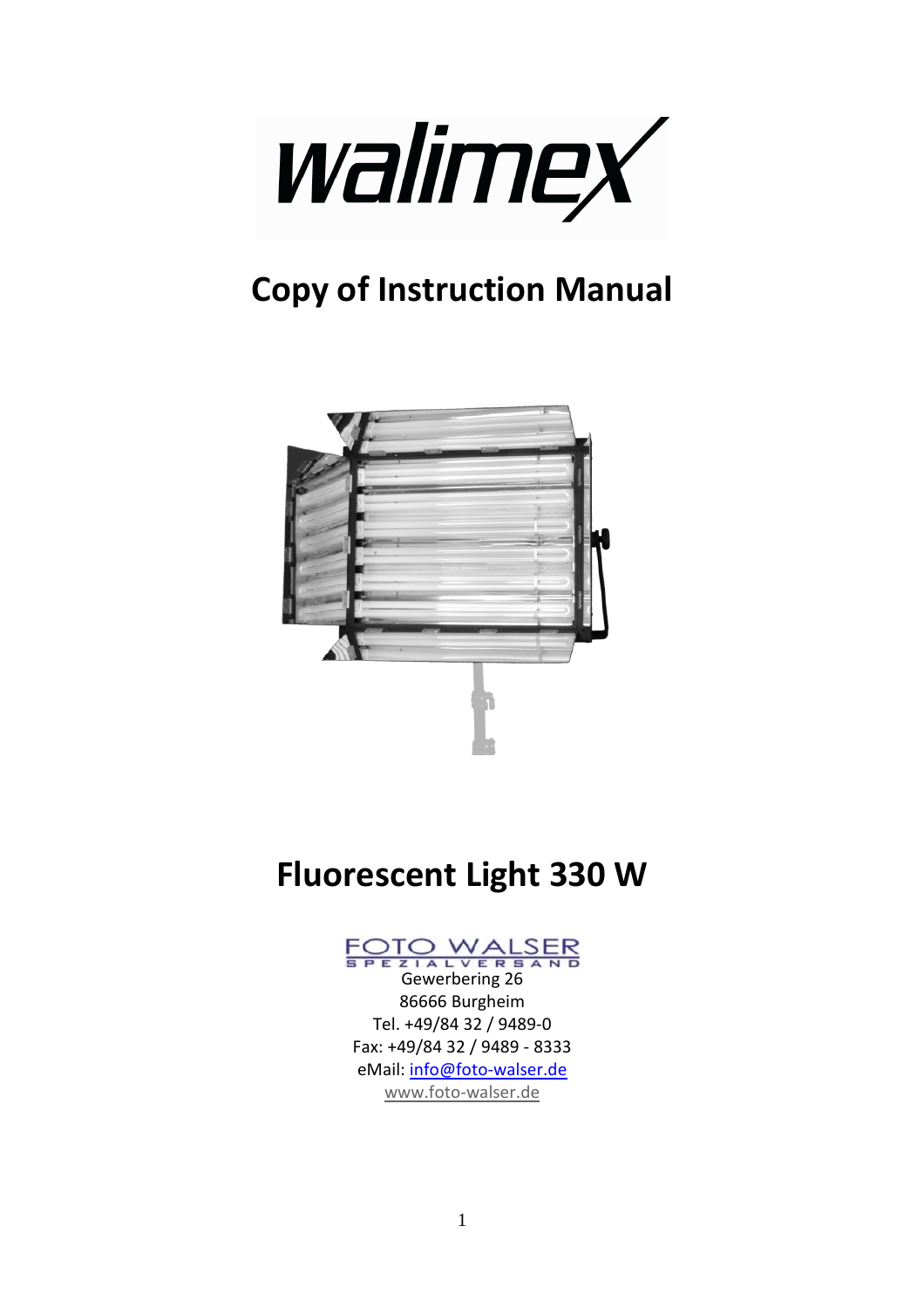#### **Content**

| 1.   |  |
|------|--|
| 1.1  |  |
| 1.2  |  |
| 2.   |  |
| 3.   |  |
| 4.   |  |
| 5.   |  |
| 6.   |  |
| 6.1  |  |
| 6.2  |  |
| 6.3  |  |
| 7.   |  |
| 7.1  |  |
| 7.2  |  |
| 8.   |  |
| 9.   |  |
| 10.  |  |
| 10.1 |  |
| 10.2 |  |
| 10.3 |  |
| 10.4 |  |
| 11.  |  |
| 12.  |  |
| 13.  |  |
| 14.  |  |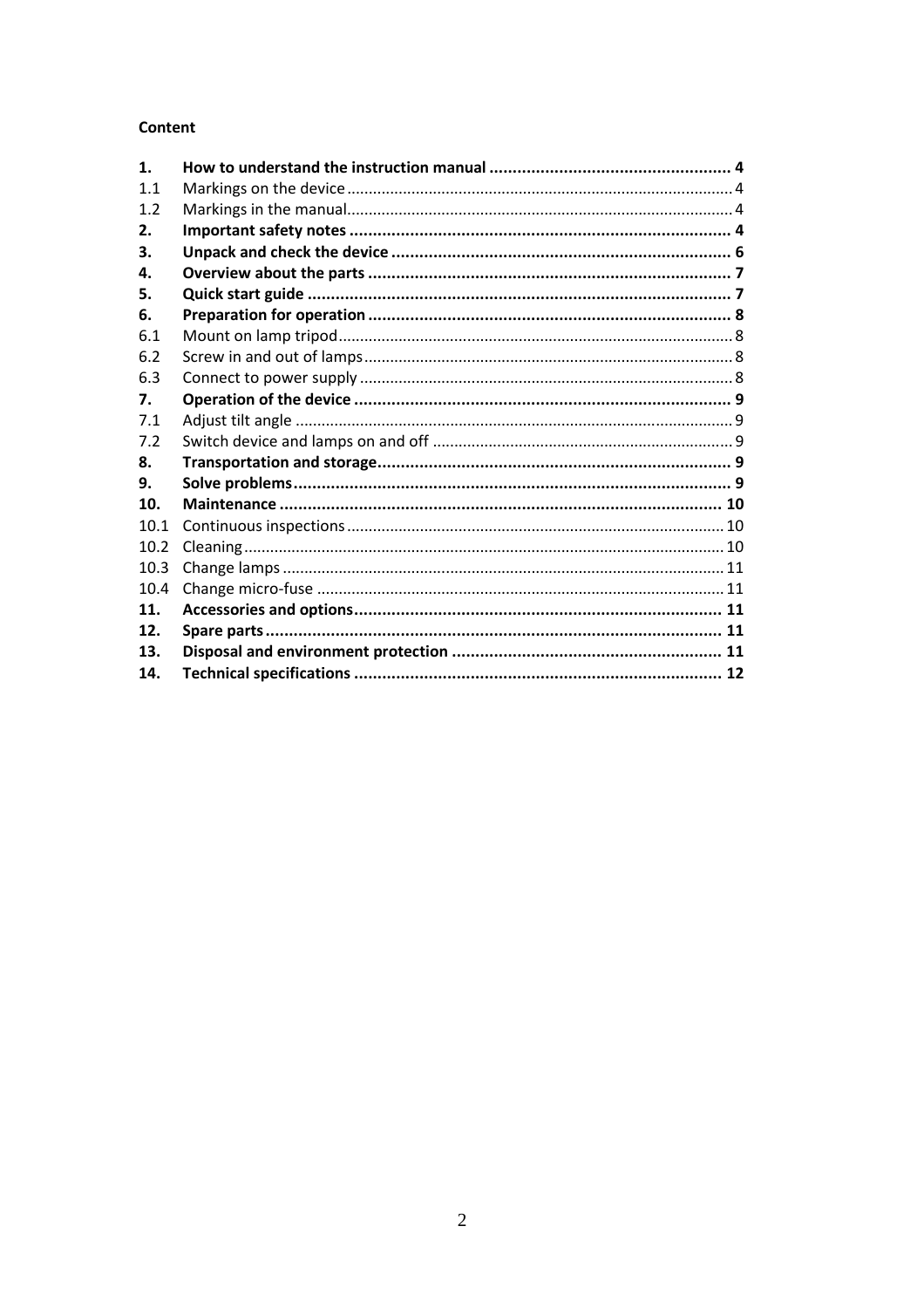Thank you very much for your confidence. We wish you much pleasure and success with your new device.

The Fluorescent Light 330W is equipped with high-quality lamps. It is especially developed for ambitious beginners and professional users in film and studio photography. The lamps are characterized through their long life, stable colour temperature and constant luminance (without flickering).

The main features of your device as follows:

- − stable light with constant colour temperature
- − sturdy metal housing
- − diffuse light through front diffuser

#### $\blacktriangle$

- − **Please read these instructions carefully before using your device for the first time. It includes everything you need to know to avoid physical injuries and damages.**
- − **Please pay attention to all safety notes in this instruction manual.**
- − **Please keep this manual safe. In case of selling or leaving the device to other persons, please don´t forget to hand this manual over as well.**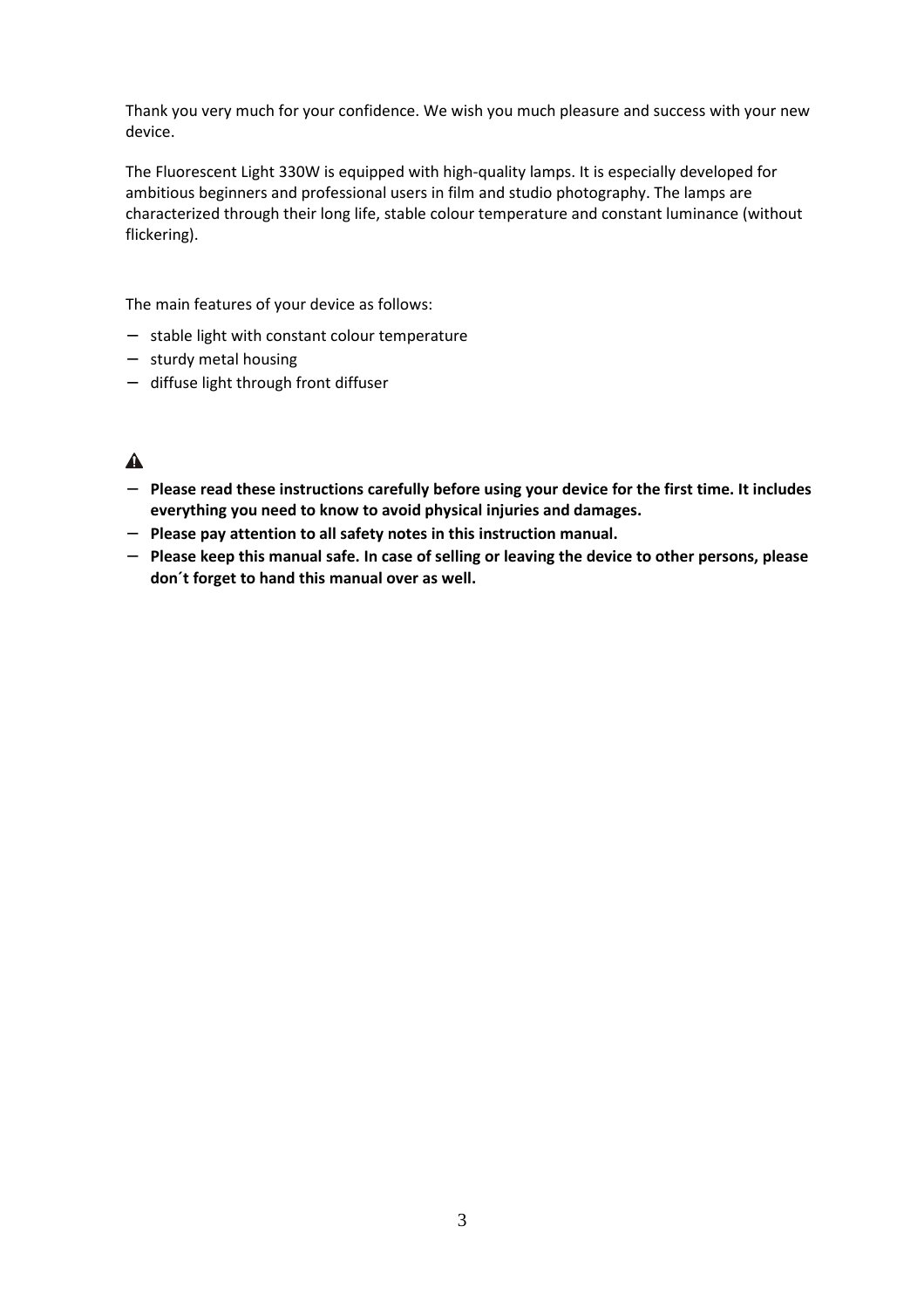#### **1. How to understand the instruction manual**

#### 1.1 Markings on the device



This marking means, that your device meets the safety requirements of all relevant European Directives.

This marking means, that your device should be disposed in the local disposal points.

#### 1.2 Markings in the manual

| <b>Marking</b>   | <b>Meaning</b>                                                                                               |
|------------------|--------------------------------------------------------------------------------------------------------------|
|                  | Indicates the handling and consequences of safety<br>notes.                                                  |
| <b>WARNING</b>   | Indicates a hazardous situation, which, if not<br>avoided, could result in a serious injury or death.        |
| <b>A</b> CAUTION | Indicates a hazardous situation, which, if not<br>avoided, may result in minor or moderate injury.           |
| ADVICF:          | Indicates potentially physical damages and other<br>important information in connection with your<br>device. |

#### **2. Important safety notes**

#### **WARNING**

**Risk of eye injury** 

**The optical radiation of the lamps could blind your eyes and lead to afterimages, if persons and animals look into the lamp directly. This could lead to injuries.** 

**Please avoid persons and animals looking into the light directly.** 

#### **WARNING**

**Danger of crashing, entrapment and fire through the falling down of the device The weight of the device is 6kg.** 

- − **Make sure, that the device is always positioned tilt and skid resistant and stored securely.**
- − **Keep out of reach of children and animal. They could overturn the device.**
- − **Avoid placing cables where they can be tripped over. The device could be overturned.**

#### **WARNING**

**Danger of electric shock, burn hazard** 

**Please note, that the device is still connected with the supply voltage even if it is switched off. Just after disconnecting the device from the power supply through pulling out the power cable, the device is actually de-energized.** 

- − **Switch off your device when it is not in use.**
- − **Switch off your device before mounting and maintenance and disconnect from power supply.**
- − **Protect your device against unintended switching-on.**
- − **Unplug the power cord, if the flash is not in use for a long time.**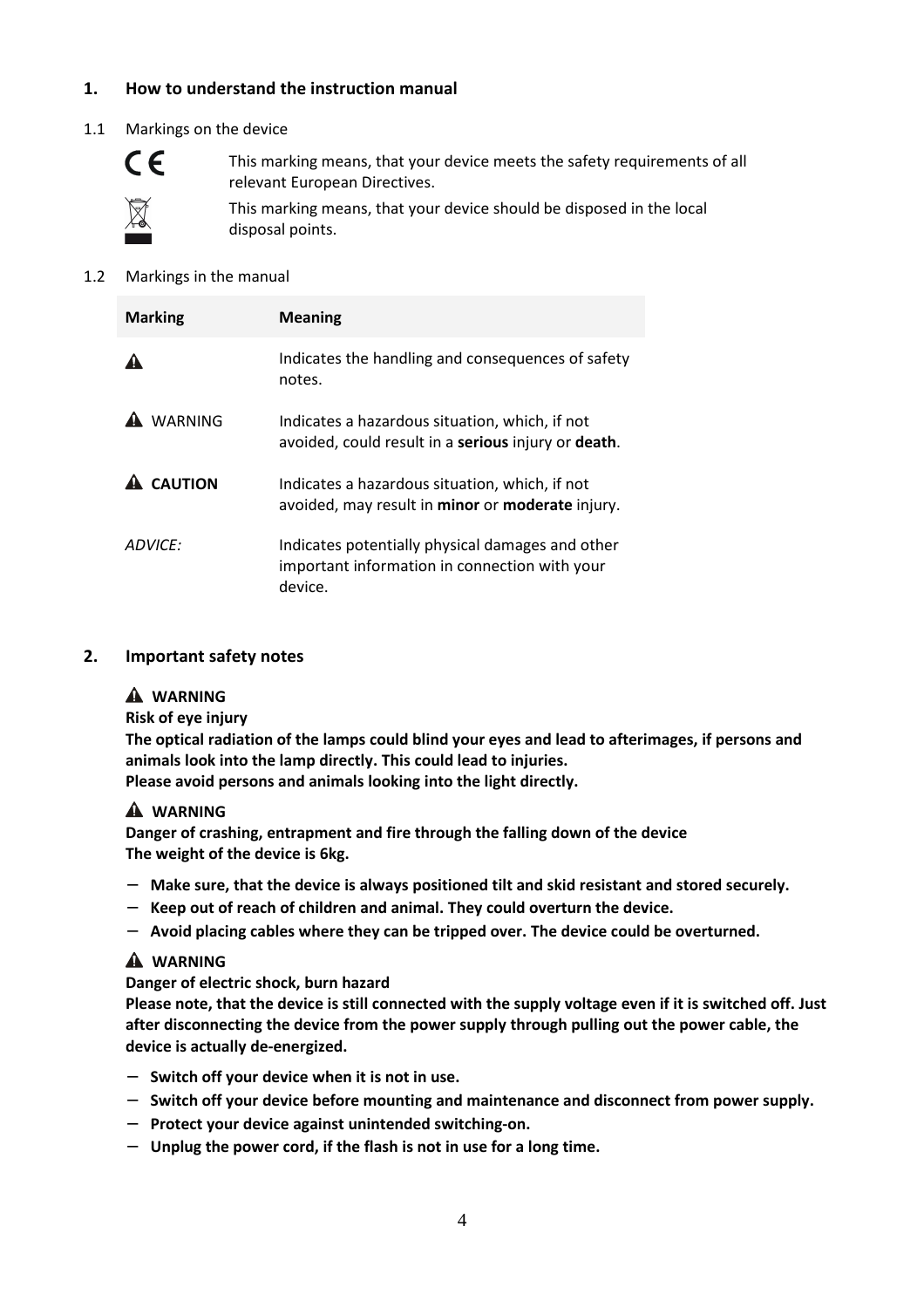#### **WARNING**

**Danger of electric shock, fire through short-circuit** 

**A short-circuit could be caused through defect cables and through humidity or moisture. A shortcircuit can warm up the conductors, so that there isolation will melt or even melt thoroughly. This could lead to fire.** 

- − **Please just use the original cables, which are included in delivery. They are aligned for your device and guarantee the necessary safety for you and your device.**
- − **Don´t operate the device with wet hand or feet.**
- − **Operate the device only in dry rooms.**
- − **Don´t operate the device outdoors.**
- − **Please only follow this instruction manual for cleaning the device.**
- − **Make sure, that cables and conductors won´t be damaged. Damages could be caused through heat impact, chemical influence or through mechanical impacts as rubbing, bending, tearing, rolling over or nibbling animals.**
- − **Prevent your device for falling-off. In case of falling-off, please let an electrician check the device before switching on again.**
- − **If your device should be damaged or defect or if you notice a burning smell: Disconnect the power supply by pulling out the power cord immediately. Never operate your device with damaged housing, damaged reflector, defect lamps or damaged power cord. Don´t open the device. Never repair the device on your own. The device should only be repaired by electricians.**
- − **Please follow this instruction manual for maintaining your device.**
- − **Please just use spare parts, which are conform to the required specifications. See** *Technical Specifications***.**

#### **WARNING**

#### **Fire danger through overheating**

**The device can overheat, if you operate it with covered ventilation openings.** 

**The accessories can overheat, if it does not comply with the necessary specifications. The device itself, accessories and easily inflammable materials in close distance could catch fire.** 

- − **Don´t cover the ventilation openings of the device during operation.**
- − **Please just use accessories and spare parts, which are conform to the required specifications. See** *Technical Specifications***.**
- − **Lamps, which are damaged or deformed through heat, should be exchanged immediately.**
- − **Remove easily inflammable materials, which are in close distance to the device.**

#### **A** CAUTION

**Danger of burning on hot parts The lamps could heat up up to 90°C.** 

- − **Don´t touch the parts during operation and cooling down.**
- − **Please cool down your device completely before starting any mounting or maintenance arrangements.**

#### **WARNING**

**Danger of cutting and splitting through breaking lamps,** 

**possible discolouration on the lamps** 

**Lamps can break and split, when they fall down.** 

**Even small residues of skin oil on the lamps could lead, due to the high heat impact, to the splitting of the lamp. Broken glass could hurt eyes and skin.**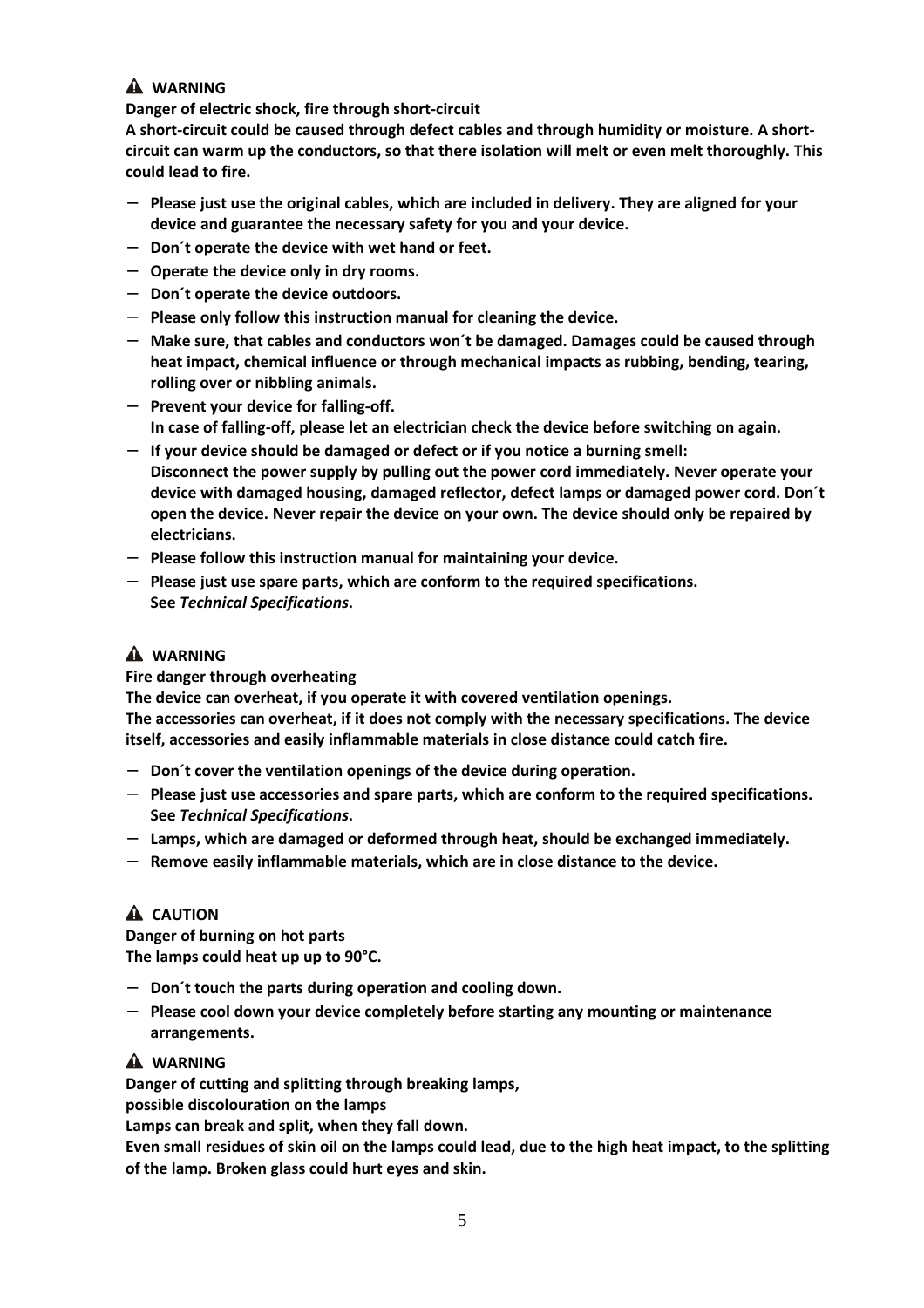- − **Please handle the lamps with care to avoid bursting.**
- − **Don´t touch the lamps with bare hands. Just touch the lamp at the plastic socket or wear clean cotton gloves or use a clean cloth.**
- − **Avoid touching the lamps accidentally when mounting or changing accessories.**
- − **Please just use lamps, which comply to EN 60357 Page 3155.**

#### **3. Unpack and check the device**

- Please unpack your device carefully.
- Please check, if the delivery is complete:
	- 1 Fluorescent Light 330W
		- o 6 Lamps
		- o 1 Power Cord
		- o 1 Front Diffuser
	- 1 Instruction Manual in German and English.
- Please check, if the delivery is undamaged. *ADVICE: If the delivery should be uncomplete or damaged, please contact info@foto-walser.de or our service hotline with the telephone number +49 84 32 / 9489-0.*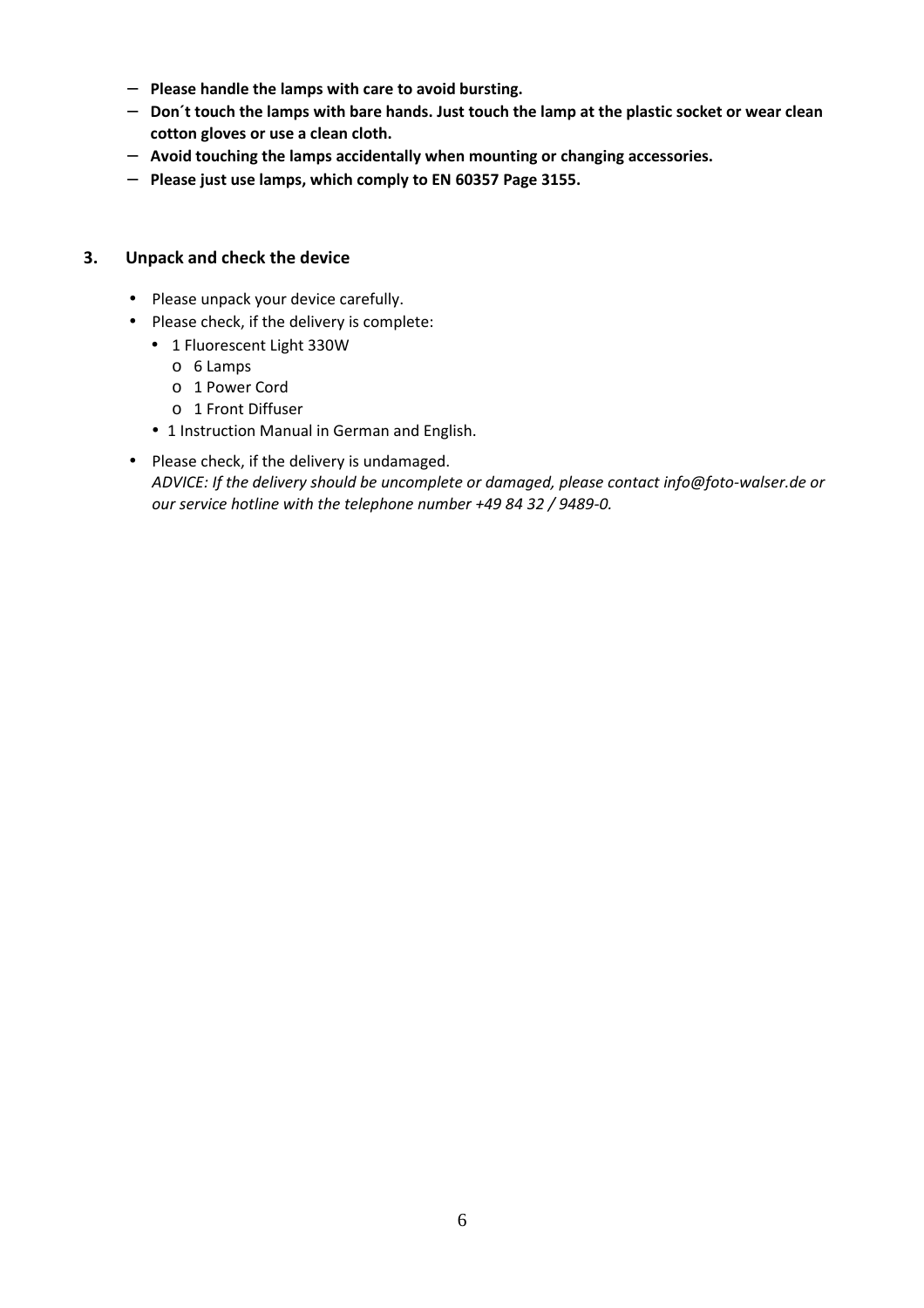#### **4. Overview about the parts**

- 1. Housing
- 2. Fixing screw tilt angle
- 3. Retaining bracket
- 4. Fixing screw lamp holder
- 5. Jack for power supply
- 6. Fuse holder
- 7. On/Off tappet switch
- 8. Lamps
- 9. Barndoors







#### **5. Quick start guide**

#### *ADVICE:*

*The detailed instruction for the following operations can be found in the respective chapters in this instruction manual.* 

*Keep the sequences of the following operation steps when using the device for the first time to avoid damages on the device.* 

#### **WARNING**

#### **Please note the safety notes in the respective chapters throughout operation.**

- Mount the device on a lamp tripod
- Screw in lamps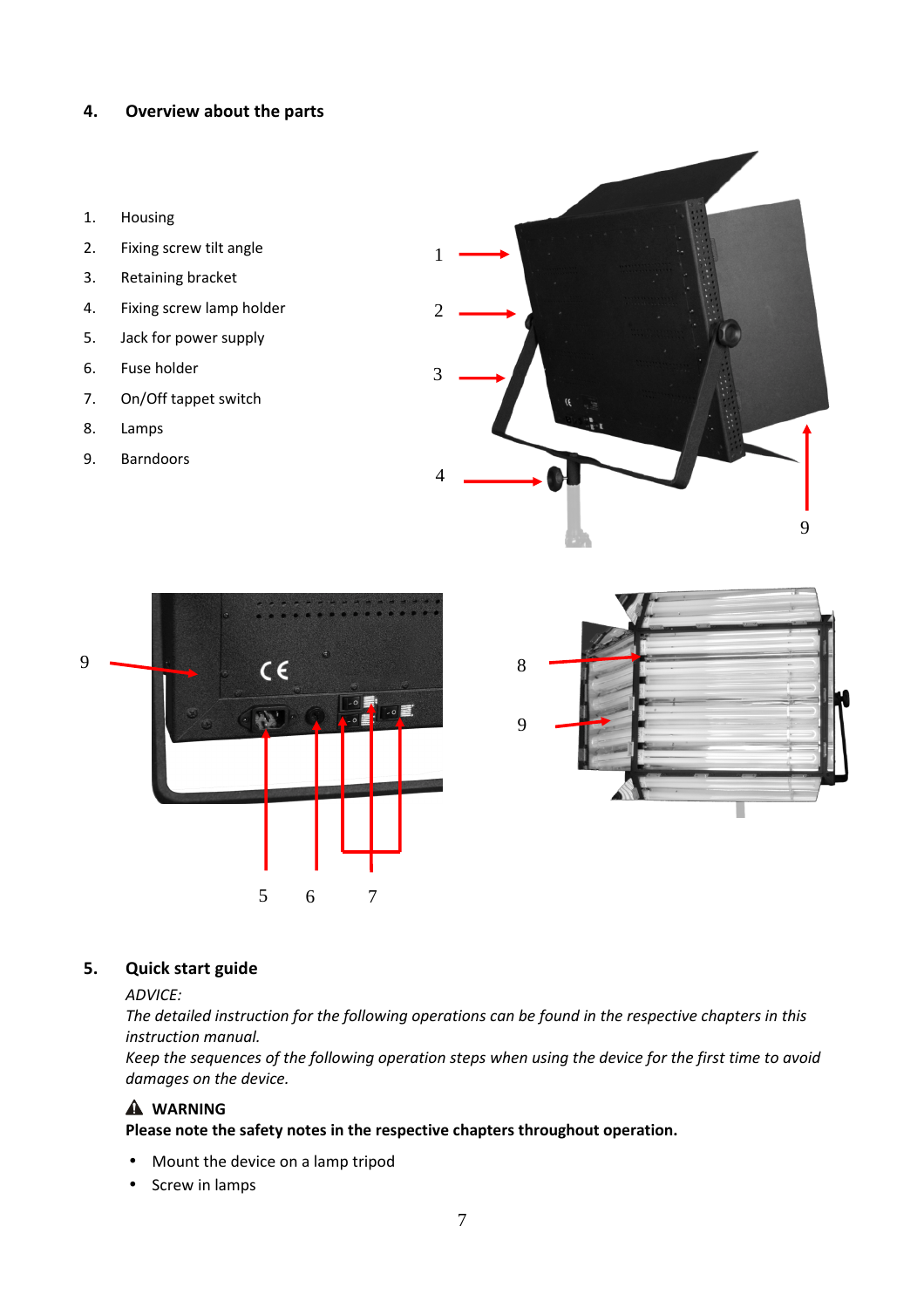- Adjust tilt angle
- Connect to power supply
- Switch on device
- Switch on/off lamps

#### **6. Preparation for operation**

#### 6.1 Mount on lamp tripod

#### **WARNING**

**Mount the device only on the provided lamp tripod. Make sure, that the tripod with the mounted device has a tilt and skid resistant stand.** 

- Mount the device with the retaining bracket on the lamp tripod.
- Tighten the fixing screw firmly, so that the device is fixed sturdily.
- Open the barndoors.

#### 6.2 Screw in and out of lamps

#### **WARNING**

#### **Danger of cutting and splitting through breaking or bursting lamp Don´t let the lamps fall down.**

#### **Just touch the lamps at the plastic socket or wear clean cotton gloves or use a clean cloth.**

#### *ADVICE: Possible discolouration through burn marks on the lamps.*

- Switch off device. See *Switch on and off of the device*.
- Disconnect from power supply: Plug out power cord.
- Let the device cool down. **A CAUTION!** Danger of burning on lamps. Let the device cool down for approx. 60 minutes.
- Screw in lamps: Screw in the lamps carefully and close the security clips. **WARNING!** Danger of electric shock. Always screw in all lamps as to avoid touching in the sockets, when the device is switched on.
- Cover the barndoors with front diffuser.
- Screw out lamps: Open security clips and screw out the lamps carefully and store them securely.

#### 6.3 Connect to power supply

- Switch off device. See *Switch on and off of device*.
- Compare the local power supply with the connected load of the device. See *Technical Specifications*. If the values differ, please contact *info@foto-walser.de* or tel. 49 84 32 / 9489-0.
- Connect the power cord with the socket on the device and with the power socket.

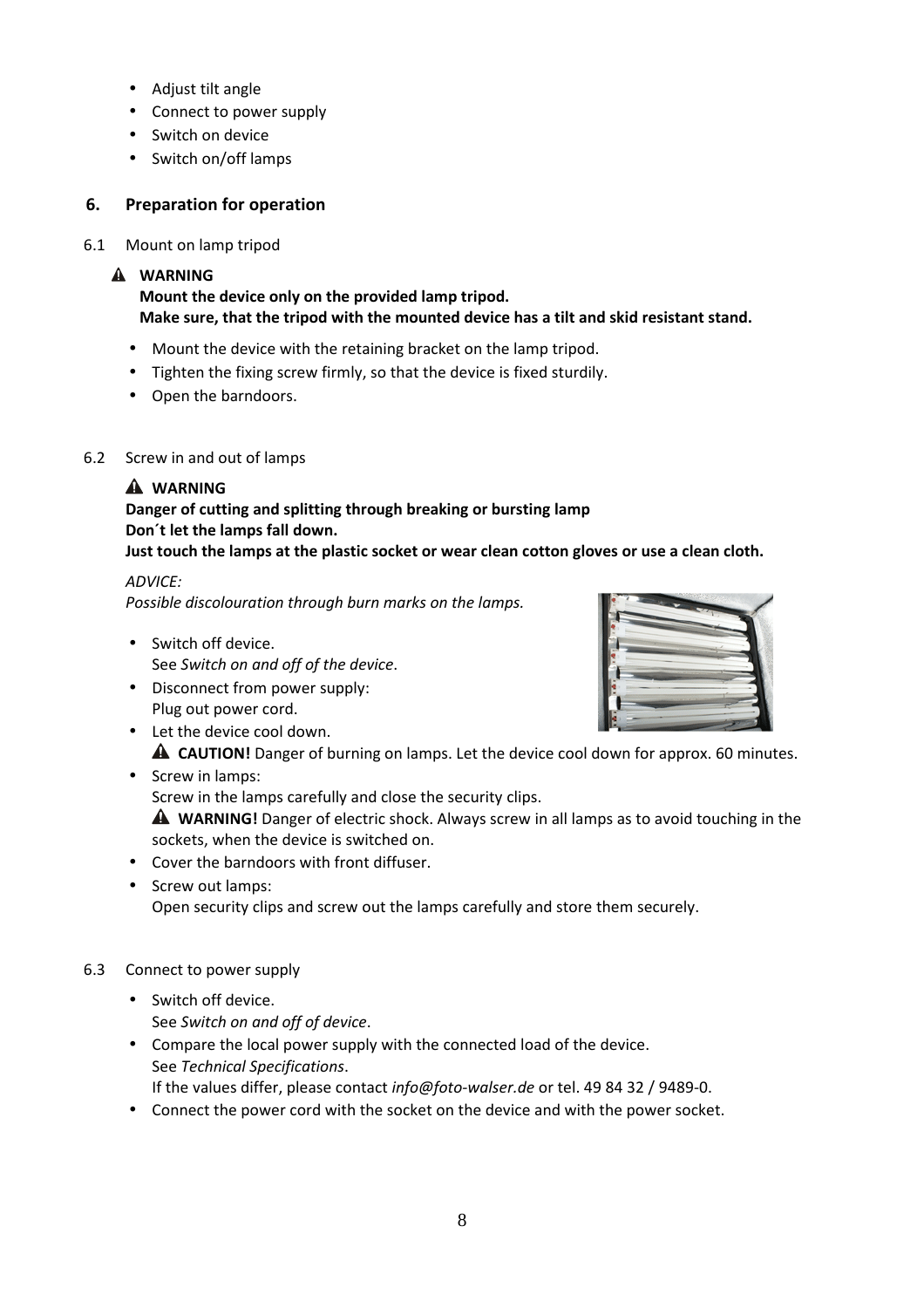#### **7. Operation of the device**

#### **WARNING**

#### **Make sure, that the tripod with the mounted device has a tilt and skid resistant stand.**

- 7.1 Adjust tilt angle
	- Open the left and right fixing screw on the retaining bracket.
	- Adjust the required tilt angle.
	- Tighten the left and right fixing screw on the retaining bracket.

#### 7.2 Switch device and lamps on and off

The lamps can be switched on and off through the On/Off tappet switch on the operation panel.

- Switch on device. Set the On/Off tappet switch on I. The lamps will light up.
- Switch off lamps. Set the On/Off tappet switch on 0. The lamps will go out.

#### **8. Transportation and storage**

- Switch off device. See *Switch on and off of the device*.
- Let the device cool down completely. **WARNING!** Danger of burning through hot parts. Let the device cool down completely.
- Demount front diffuser and store it securely.
- Screw out lamps and store them securely. See *Screw in and out of lamps*.
- Demount power cord.
- Demount fluorescent light from lamp tripod.
- Clean the device if necessary. See *Cleaning*.
- Put the device and all demounted elements in one carton and carry and store them according to the requirements in the technical specifications. See *Technical specifications*.

#### **9. Solve problems**

| Problem                                       | Possible reason                                      | Remedy                                          |
|-----------------------------------------------|------------------------------------------------------|-------------------------------------------------|
| Device is switched on,<br>but has no function | Power cord is not<br>plugged or plugged<br>incorrect | Plug in the power<br>cord correctly             |
|                                               | Micro-fuse is defect                                 | Change micro-fuse,<br>see Change micro-<br>fuse |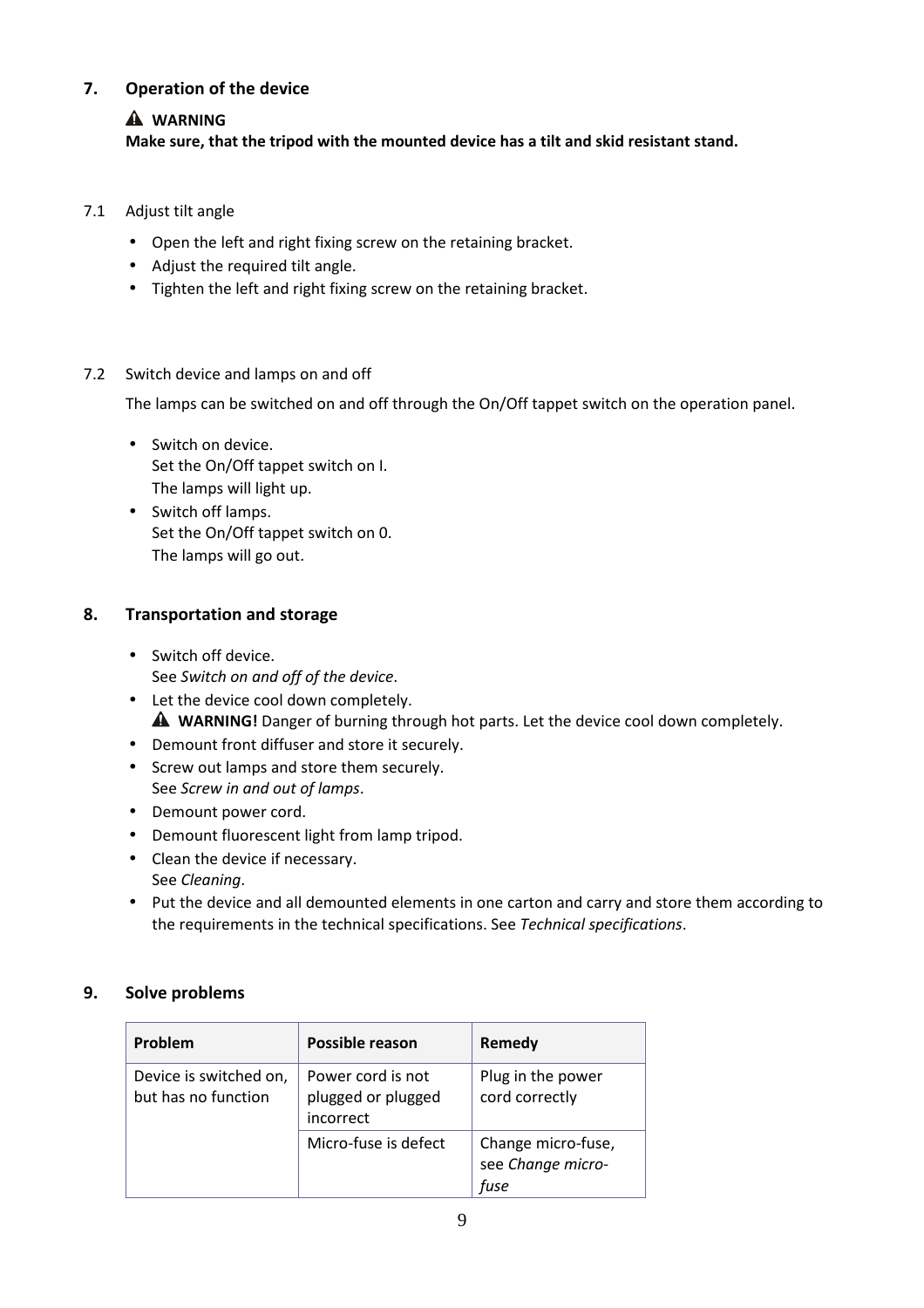| Problem               | Possible reason                    | Remedy                                               |
|-----------------------|------------------------------------|------------------------------------------------------|
| Lamps do not light up | Lamps are switched<br>off          | Switch on lamps, see<br>Screw in and out of<br>lamps |
|                       | Lamps are not<br>screwed in firmly | Screw the lamps more<br>firmly into the socket       |
|                       | Lamp is defect                     | Change the lamp, see<br>Screw in and out of<br>lamps |

#### **10. Maintenance**

10.1 Continuous inspections

| What you should do?                                                                                                                                                                                                       | <b>Before every</b><br>operation | <b>With every</b><br>change |
|---------------------------------------------------------------------------------------------------------------------------------------------------------------------------------------------------------------------------|----------------------------------|-----------------------------|
| Check all cables and plugs for damages<br>In case of damage:<br><b>A</b> WARNING! Danger of electric shock<br>and fire through short-circuit. The device<br>should be repaired by an electrician<br>immediately           | x                                |                             |
| Check, if the socket of the lamps are<br>firmly.<br>In case of damage:<br><b>A</b> WARNING! Danger of electric shock<br>and fire through short-circuit. The device<br>should be repaired by an electrician<br>immediately |                                  | X                           |

#### 10.2 Cleaning

#### **WARNING**

**Danger of cutting and splitting through breaking or bursting lamp Don´t let the lamps fall down.** 

**Don´t touch the lamp with bare hands. Just touch the lamp at the plastic socket or wear clean cotton gloves or use a clean cloth.** 

#### **WARNING**

- **Danger of electric shock**
- − **The contact with moisture or water should be avoided.**
- − **Unplug the power cord before cleaning the device.**

*ADVICE: Just use the following specified cleaning supllies.* 

| <b>Fluorescent Light 330W</b> | <b>Cleaning</b>                                             |
|-------------------------------|-------------------------------------------------------------|
| Housing                       | Use a microfiber cloth to remove light and<br>stubborn dirt |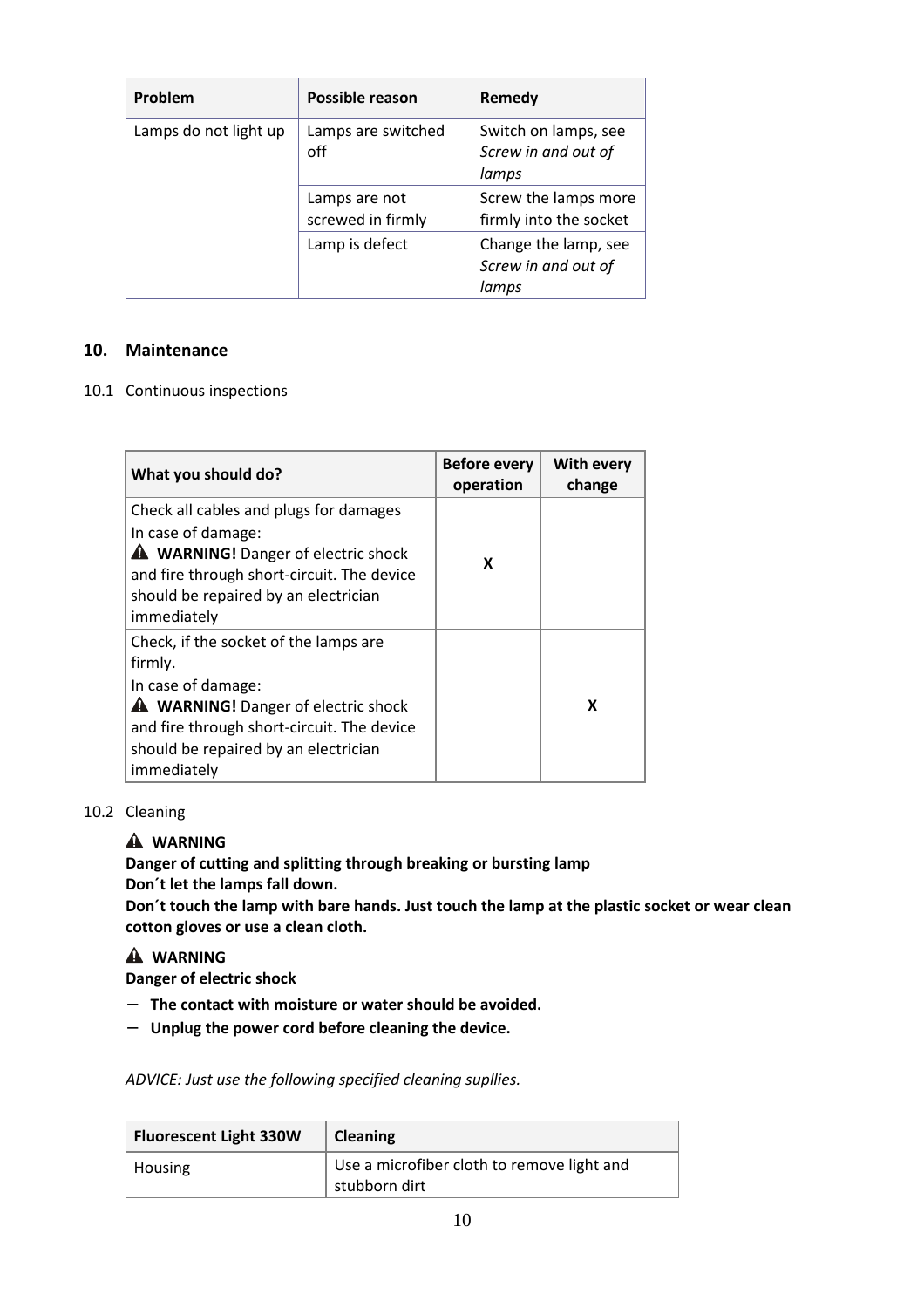| Lamps | Wipe off with dust brush or dry, soft cloth  |
|-------|----------------------------------------------|
|       | ADVICE:                                      |
|       | Don't clean the lamps with water. Even small |
|       | residues on the lamps could lead to bursting |
|       |                                              |

#### 10.3 Change lamps

#### **WARNING**

**Please just use lamps, which are conform with the required specifications. See** *Technical specifications***.** 

• Screw lamps out and in. See *Screw in and out of lamps*.

#### 10.4 Change micro-fuse

#### **WARNING**

**Danger of electric shock and fire through short-circuit A micro-fuse, which is not conform with the required specifications, doesn´t protect against the overloading of the device.** 

**Please just use a micro-fuse, which is conform with the required specifications. See** *Technical Specifications***.** 

- Switch off device. See *Switch on and off of device*.
- Disconnect from power supply: Unplug power cord.
- Open fuse holder: Use a small screwdriver to lift up the fuse holder carefully and slightly.
- Pull out the fuse holder with your hands completely out of the slot.
- Take out the old micro-fuse.
- Slide the new micro-fuse in the center of the holder.
- Screw up the fuse holder with a small screwdriver.

#### **11. Accessories and options**

You can find extensive accessories for your device in our webshop.

#### **12. Spare parts**

| Part of the device                           | Item number |
|----------------------------------------------|-------------|
| Lamp (walimex Replacement Fluorescent Light) | 14532       |
| Power cord                                   | 12914       |

#### **13. Disposal and environment protection**

Your device should be disposed free of charge at the local disposal points.



Fuse holder